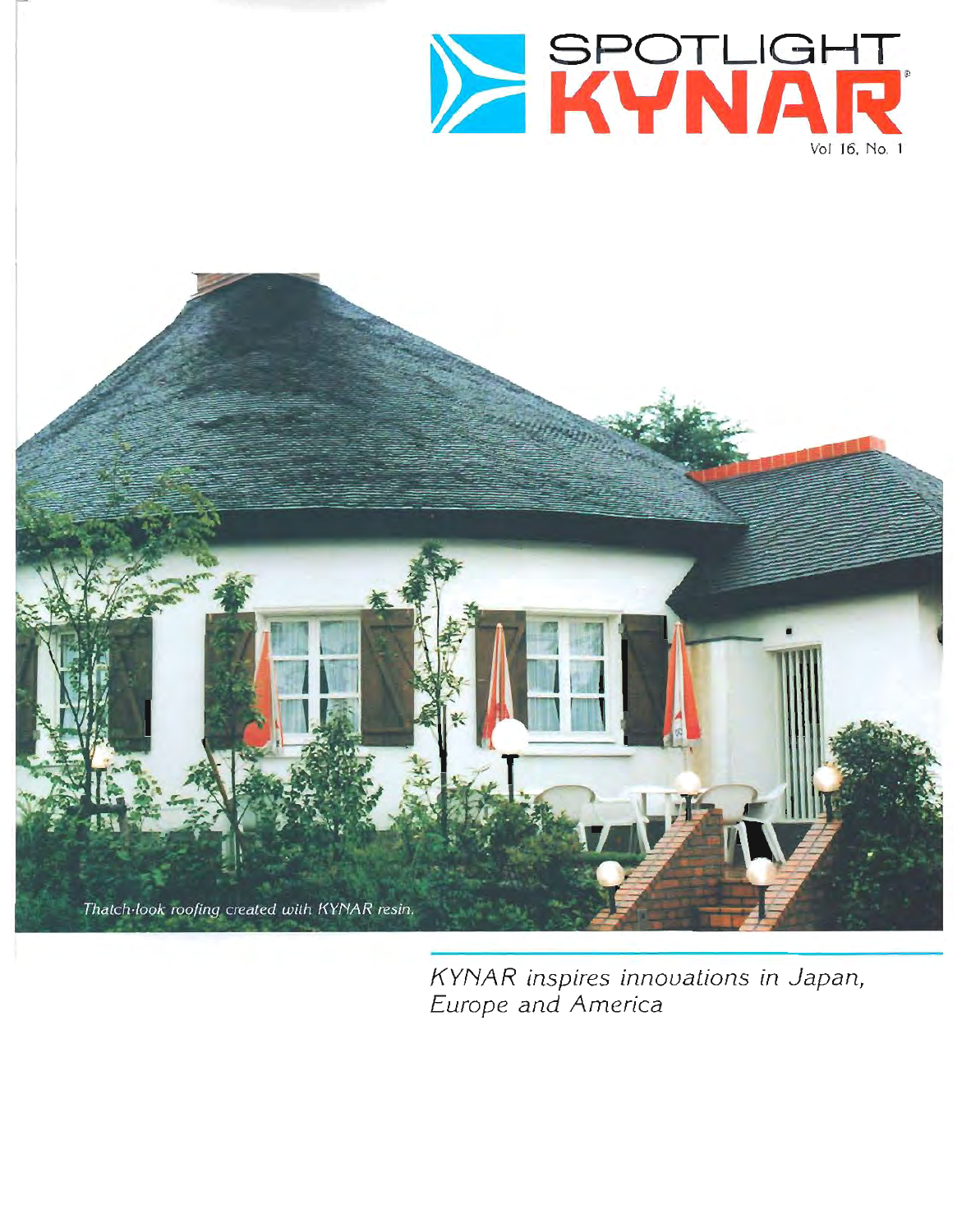## **KYNAR® ROOFING COMES OUT ON TOP**

It's the best of three worlds: Japanese ingenuity and French taste combined with American technology for one of the most appealing of KYNAR's applications.

Courte Paille, a French country restaurant chain. looked like a winning formula for Japan. The exterior design, a circular white cottage topped with quaint thatch roofing, was distinctively French and cozy. The menu offered authentic French food at affordable prices in a market where "French" usually means "classy - but expensive," Designed to run as a franchise operation, Courte Paille seemed to have the potential for spreading all over Japan.

But the good concept had a technical hurdle to leap: Japan's stringent fire regulations prohibited the use of thatch, an essential element in the Courte Paille formula.

Engineers in Tokyo went to work on the challenge; how to re-create the conical shape and layered straw "look" of real thatch and prevent the "flambé" from bringing the house down - literally.

Japan Synthetic Rubber Co., Ltd., foremost producer of synthetic rubber in Japan and well-known innovator in rubber, emulsions and plastics, came up with the idea.

JSR had worked extensively with KYNAR. Their research laboratories had spawned JSR KR® sheet for high temperature, corrosionresistant linings, KYNAR tubes, pipes and

joints, KYNAR packing materials, vessels for chemical processing industries and other demanding applications.

"The paramount need for fire safety clearly indicated KYNAR for the job. Also, it is ideal for creating new shapes - through extrusion - and takes color readily without fading," said a spokesman from JSR. By extruding KYNAR pellets in tubular "reeds" connected on two sides to form sheets, JSR fused form and function

After laboratory testing, weather and fireproof KYNAR polyvinylidene fluoride colored a rustic brown was made to look like freshly cut reeds layered and splayed. At the eaves overhanging Courte Paille's white walls, the KYNAR reeds lie thick just like real thatch. shedding rainwater in droplets in the traditional country way.

In fact, KYNAR's properties out-perform the traditional thatch. In addition to its extreme resistance to heat and flame, KYNAR's tensile strength, color-fastness and resistance to deterioration by even the harshest pollutants protect Courte Paille from outside elements as well as internal fire hazard.

Behind the shuttered windows, fires blaze and sizzle the steak au poivre, brown the crépes and flambé the pudding. With protection from KYNAR, Courte Paille could catch on in Japan like a house on fire.



KYNAR "reeds" thickly layered at the eaves create the authentic thatch look.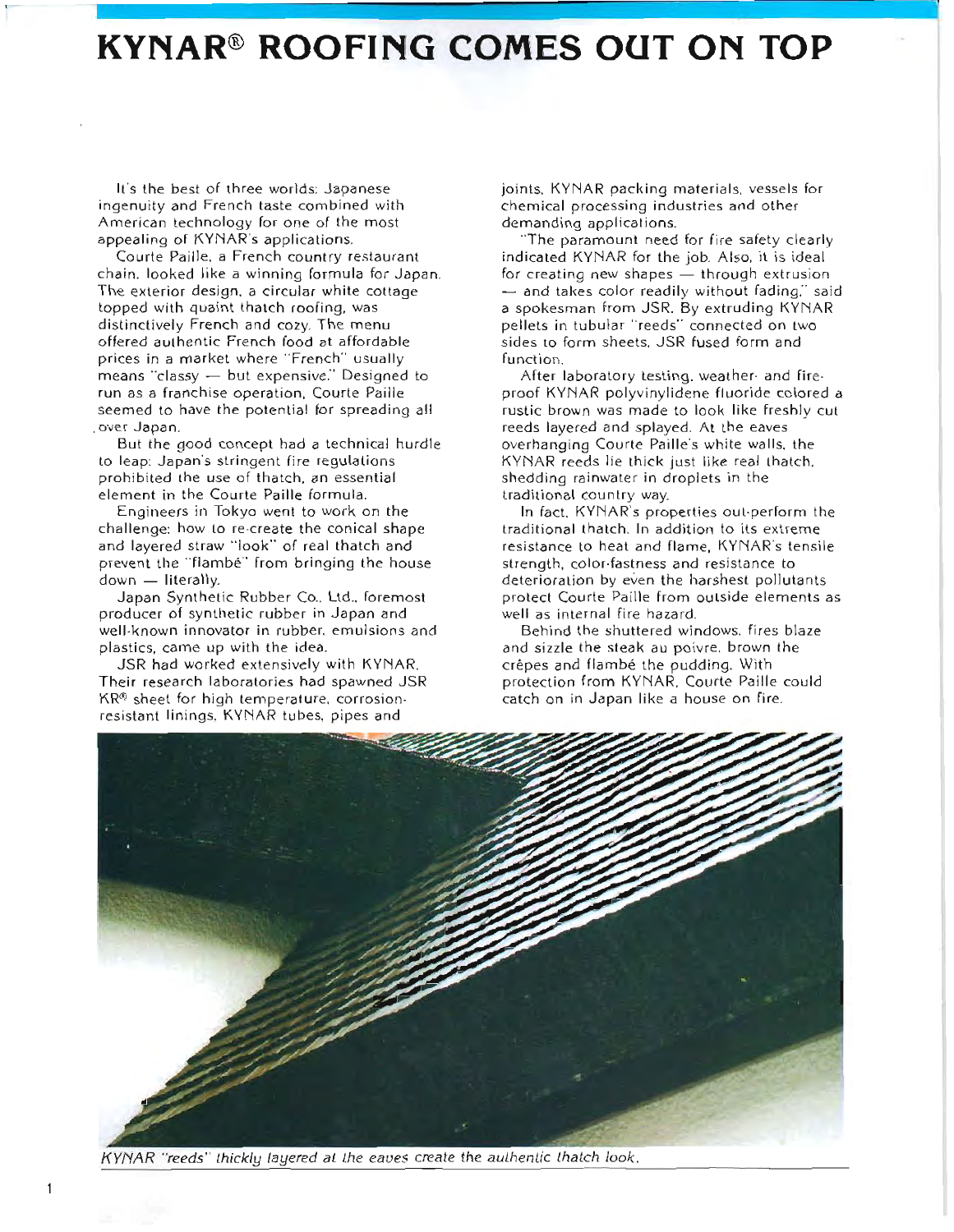## **KYNAR® FILM HIGHWAY BARRIERS BEAUTIFY JAPANESE NEIGHBORHOODS**

High-speed motorways run side by side with suburban neighborhoods in densely-populated Japan, Steel barriers, erected to shield residential areas from road noise and heavy traffic, help preserve quality of life.

Denka (Denki Kagaku Kogyo Kabushiki Kaisha), one of Japan's oldest chemical companies, has come up with a new way to improve the modern living conditions: highway barriers that remain clean and bright for decades.

Denka began with a 40-micron thick doublelayer alloy film formulated with Pennwalt's hardy all-weather fluoropolymer, KYNAR. Kawatetsu Galvanising Co. Ltd. applies the film to galvanised steel panels which are used in highway barriers throughout Japan.

#### **KYNAR's Lasting Looks**

The simple lamination process ensures only the KYNAR-rich upper surface of the film is exposed to the constant bombardment of smog, exhaust and all nature's elements.



KYNAR film on Japanese highway barriers.

Protected from dirt and grime, the neighborhood barriers will continue to look like new for many years.

### **Smooth Surface, Simple** Maintenance

"KYNAR film barriers are both easy to form and simple to maintain," says Mr. M. Sano. Plastics Products Division of Denka, "KYNAR's flexibility  $-$  because it is not oriented chemically - means easy shape conformation to the metal. It also has excellent adhesion properties because of KYNAR and PMMA alloy. As a result, it seals securely and won't blister or peel, even after long exposure, like other films.

"Because we can source KYNAR locally, there's no delay in supply. To the construction companies, that's a definite advantage, for orders and re-orders," Mr. Sano said.

Weatherproof, chemical resistant KYNAR film is also easy to clean. Homes along the Shinshonan Bypass, connecting Fujisawa to Samukawa on Japan's main island, are assured of clean and smooth protective walls for decades to come.

#### Tapping the Market

KYNAR film-coated steel panels, which have already captured an estimated 30% of the highway barrier market since their introduction. in 1987, have tremendous potential in other construction applications as well.

The pedestrian overpass at Yokohama's new traffic system has used the panels for the exterior of its new station building. Architectural curtainwalls and building sidings are the company's next market opportunities, Mr. Sano believes.

# **KYNAR® ROTOMOLDING A BOON** TO SEMICONDUCTOR MANUFACTURERS

Large KYNAR-lined tanks are introducing new economies of scale to cost- and purityconscious chemical manufacturers and processors. The highly corrosion-resistant larger tanks out-perform all non-KYNAR alternatives and save manufacturers as much as 50% on materials.

Mitsubishi PetroChemical Co. Ltd. of Japan has devised a cost-saving rotomolding process to produce the multi-layer KM tanks. Outside is a polyethylene layer to shape the vessel and to complement the mechanical strength of the

KYNAR layer. Next comes a layer of newly developed adhesive resin which holds fast to the tough inner layer of pure KYNAR PVDF.

The three-layer construction puts KYNAR where it's most needed; surface-to-surface with corrosive chemicals that ravage ordinary materials.

### **KYNAR's Competitive Advantage**

'Semiconductor manufacturers stand to benefit the most," according to Mr. T.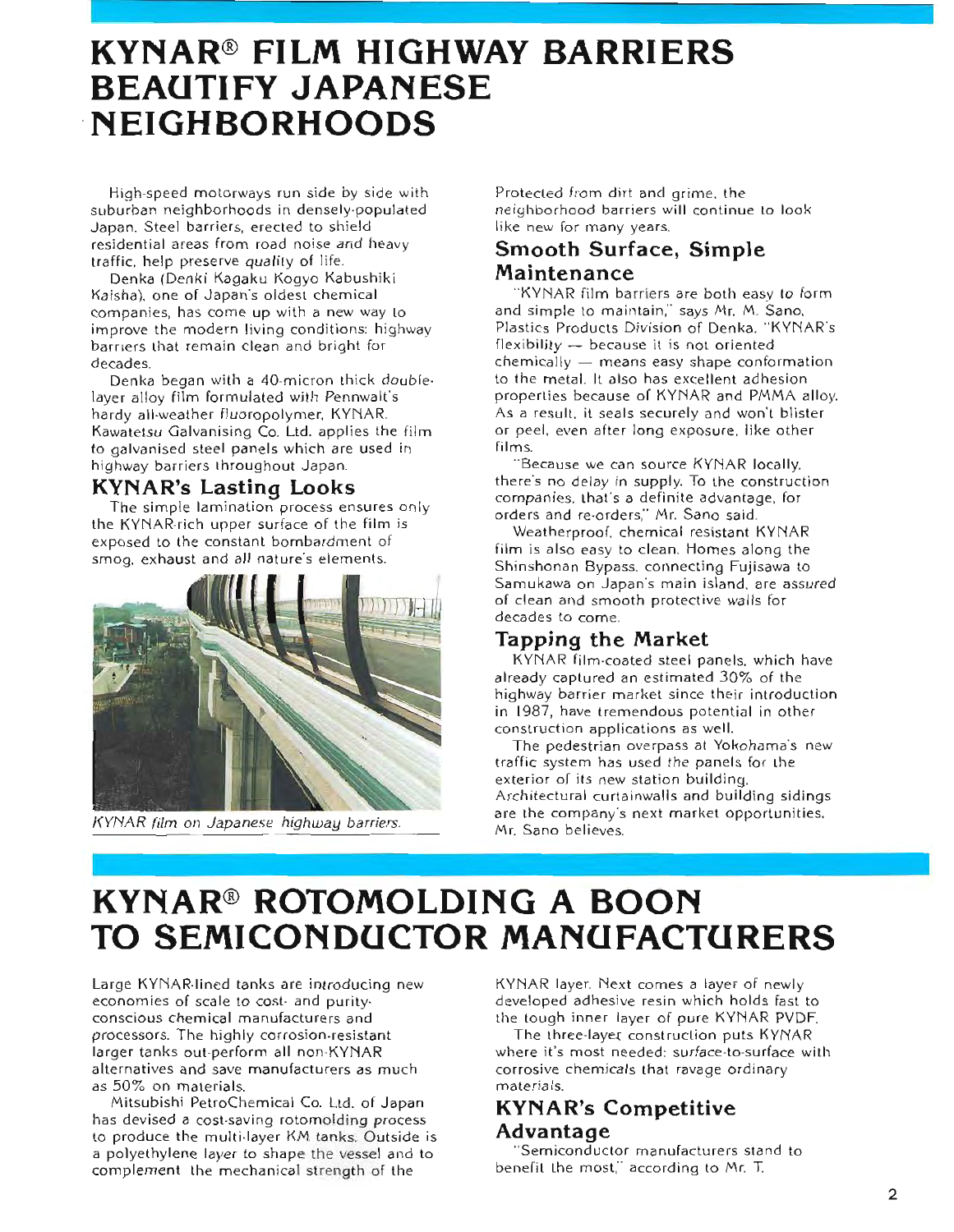Yoshizumi, Managing Director, Specialty Polymer Department of Mitsubishi PetroChemical.

'Competitive pressure on integrated circuit (IC) manufacturers to lower production costs is fierce. The larger KYNAR tanks maintain the strictest international standards for purity. retaining quality while lowering vessel costs." he said.

KYNAR withstands the caustic chemicals used in IC manufacture to temperatures as high as 120-130 degrees centigrade, and is easily cleaned to its original purity for use with the same or other chemicals.



One cubic meter to six cubic meter KYNAR tanks preserve chemical purity.

#### Larger Size, Best All-Around Performance

Mitsubishi PetroChemical lirst created one cubic meter tanks, five times the size of the more commonly rotomolded 200 liter size used in chemical and semiconductor

industries. They discovered a new market. Now the company is marketing KM tanks up to six cubic meters in size.

No other tank combines KYNAR's most resilient properties: resistance to permeation. abrasion, and other forms of deterioration, with such a relatively lightweight and large-sized construction.

Large polyethylene tanks cannot withstand corrosive chemicals such as hydrogen chloride. hydrogen fluoride and hydrogen sulfate primary materials to semiconductor manufacturers.

Even manufacturers already using fluoropolymer surfaces - in the form of glassbacked Iluoropolymer sheet welded to steel tanks - can benefit through multi-layer rotomolding's cost-efficiency.

"We see vast market potential in Japan and abroad for KM tanks, which allow larger batch processing and storage with absolutely no sacrifice of purity, safety or durability," says Mr. T. Yoshizumi.

Based on growing market acceptance in Japan. Mitsubishi is planning to show KM tanks in trade shows in America this year.



Safety gauges, values and closures of molded KYNAR.

# AT SGS-THOMSON, KYNAR® PVDF PIPES ARE COMPATIBLE IN ULTRAPURE DEIONIZED WATER, DEFYING MICROHOLES AND BACTERIA

SGS-Thomson Microelectronics, the European based multinational semiconductor manufacturer jointly owned by the French conglomerate Thomson CSF and the Italian Istituto per la Ricostruzione Industriale (IRI). was formed in July 1987 as the result of a merger between Thomson Semiconducteurs

and SGS Microelettronica. The company is currently ranked thirteenth in the world list of merchant semiconductor manufacturers. In a year of major reorganizations. SGS has now positioned itself as a broad-range, state-of-theart semiconductor supplier.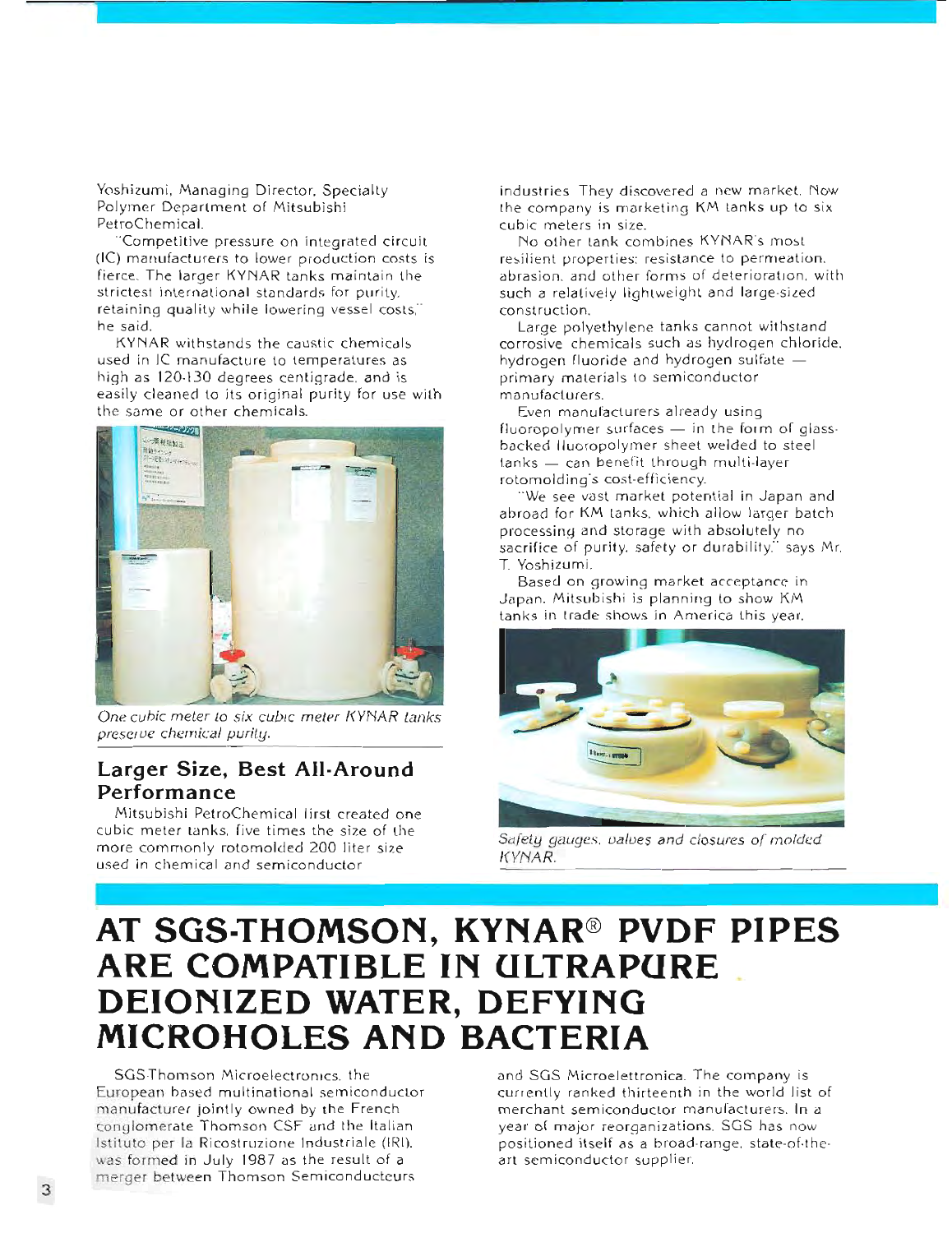### **Advanced Production Facilities** in Agrate Brianza

The new R1 development center, located in the industrial complex of SGS-Thomson in Agrate Brianza (20 kilometers northeast of Milan), is one of the world's most sophisticated semiconductor facilities. Many of the most advanced production processes used by the company are developed and tested in the new building, which has been equipped with plant and infrastructure aimed at producing integrated circuits in the submicron area. The R1 research and development laboratory plays a major role within the SGS-Thomson manufacturing strategy.

The supply of water, chemical products, and gases to the R1 production and development site is critical. "We have to be 100 percent sure," said Giovanni Redaelli, Facility Engineering Manager for the Agrate complex. "of the quality and purity of any single chemical product or gas that we supply to the wafer fabrication lines. Every dust particle could have a negative impact on the production of our silicon wafers, and the final result could be poor production yields or major quality and reliability problems."

### **KYNAR Pipes Defy Dirt Particles and Bacteria**

Hundreds of meters of PVDF steel piping systems are used in the R1 module, especially for the supply of deionized and demineralized water to the diffusion and masking areas. "The choice of KYNAR PVDF (polyvinylidene fluoride) piping systems is due to the fact that this material is very resistant to corrosion, even at relatively high temperatures." One of the most significant differences between KYNAR PVDF and stainless steel pipes, or even PVC piping. is resistance to corrosion. Deionized and demineralized water has a very aggressive nature and a high intrinsic turbulence. This fact could create some problems. If standard pipes were used (such as PVC), dirt particles (e.g. pigmentation particles from the wall of the piping system) could leach into the ultrapure water and damage the silicon wafer.

This, however, is not the major problem that must be faced. SGS could have used absolute filters capable of filtering any undesired impurity with a diameter as small as 0.2 micrometers. This could be enough to clean off the deionized water. But if the wall of the piping system were not resistant enough, after



**KYNAR PVDF** pipes at SGS-Thomson Microelectronics' laboratory in Agrate Brianza, Italy, preserve purity. (Photo credit: SGS-Thomson Microelectronics)

a period of time, microscopic holes would be generated. These could become perfect shelters for any kind of bacteria. And there is no practical way to filter bacteria out of the water

### **KYNAR PVDF for UPDI Water** and Transport Gases and Acids

Recent tests of PVDF pipe have shown that this material is totally compatible in UPDI (Ultra Pure Deionized) water facilities for semiconductor manufacturing. Specific research on PVDF in semiconductor applications has centered around the study of extractable ions that could add impurities to UPDI water: the results, according to SGS-Thomson Microelectronics, are outstanding. In addition, microscopic examination of the inner pipe surface, performed after a couple of months of contact with the hot ultrapure water, showed no relevant sign of degradation. Multiple tests, performed where KYNAR PVDF has been used in deionized water systems for electronic grade water, have proved low levels of cations  $( $0.2$  ppb w/v), anions  $(0.5$  ppb w/v)$ TOC and bacteria  $(< 20$  ppb w/v).

KYNAR piping systems are not only used for UPDI water in the R1 research centre. KYNAR PVDF is hard, tough and has only successfully utilized in places where there was the need to transport high-temperature or high-purity gases and acids. One of the major advantages of PVDF versus some of its biggest competitors is the ability to use it over a wide temperature range, from  $-40$  to  $+140$ °C: that makes it very useful in the case of some hot acid exhausts.

We considered other issues before selecting KYNAR PVDF as the preferred material for many applications in our new state-of-the-art facility; the availability of different sizes and shapes, the ease of joining different segments of pipes by means of a simple welding technique. etc." continues Mr. Redaelli. "But, believe me, one of the major points to us was the excellent results achieved with UPDI water: no microholes on the inner surface of the pipe: no bacteria. That was of the utmost importance to us."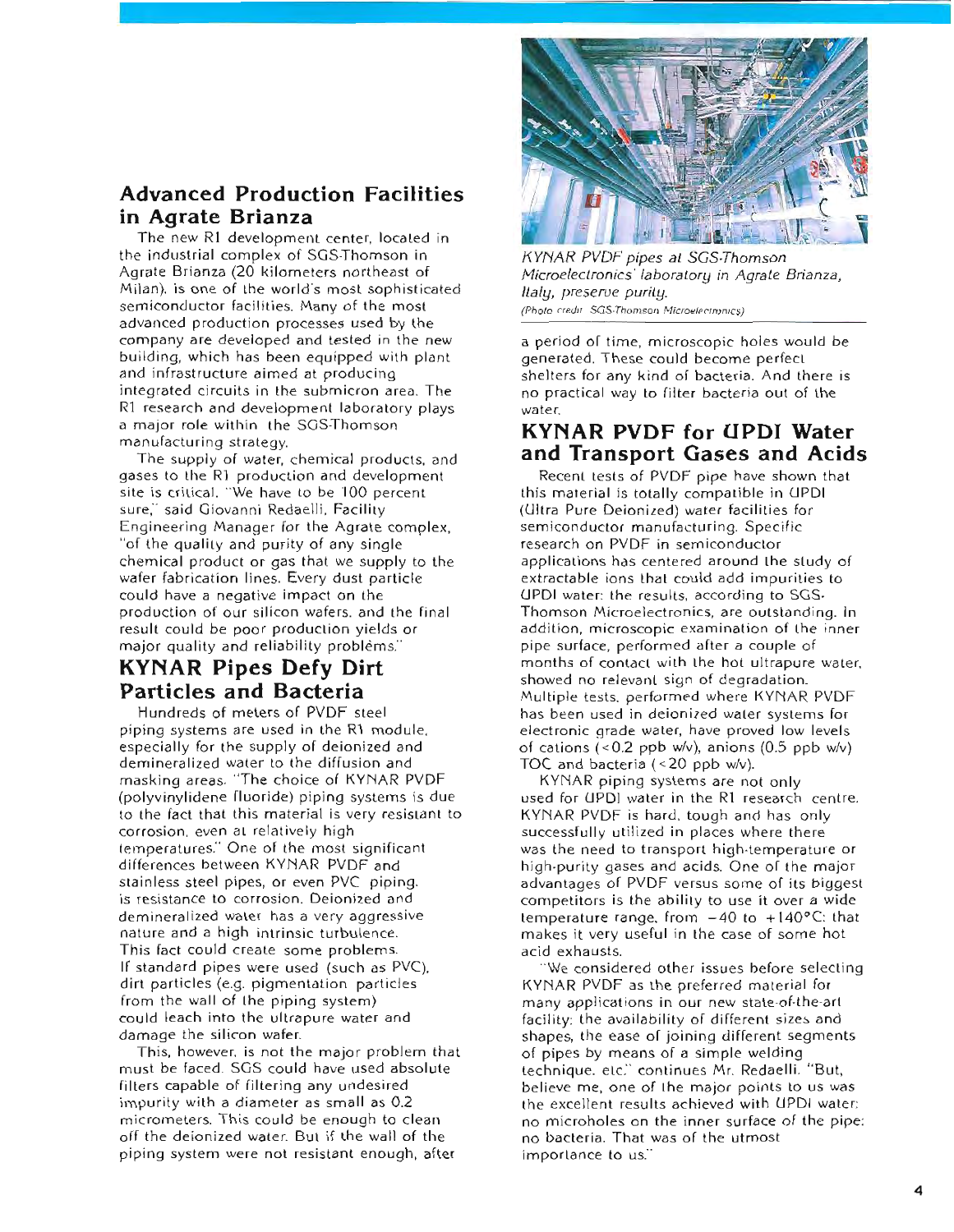## **SHOWCASE PURE WATER PLANT IS KEYSTONE OF NEW SPAN AMERICA PACKAGING FACILITY**

For many years, Span America Medical Systems. Inc., Greenville, S.C., has been a major supplier of polyurethane foam rubber patient positioning devices for medical use.

Now the company has decided to build a major stake in the growing field of flexible packaging of pharmaceutical products. This required that Span America build an entirely different 60,000 sq. ft. pharmaceutical manufacturing operation in Greenville for highvolume production and packaging of sterile and non-sterile swabs, prep pads, antiseptic fluids, and other medical solutions.

Company president Don Spann's goal in this new endeavor is no less than the following: to build a unique flexible packaging facility with a versatility and capability unequaled in the contract field.

When it came to the high-purity water generating system, nothing but the best and most complete system would do. Spann commissioned Millipore Corporation to design and build a unique showcase water purification room capable of producing a wide range of water qualities all the way up to the highest WFI (water for injection) and USP (U.S. Pharmacopoeia) standards for bacteria and pyrogen free  $H_2$ 0.

The system employs 600 feet of high-purity Sani-Tech Sani-Pro K<sup>®</sup>sanitary tubing. This tubing, made of KYNAR<sup>®</sup> fluoropolymer, not only maintains the integrity of the water, but also accommodates a wide range of chemical sanitizing and steam sterilization options, and provides Span America with a high degree of

flexibility in meeting future changes and expansion.

Don Spann has enshrined the impressive new \$500,000 WFI facility behind a floor-toceiling glass wall and in full view of the operational flexible packaging lines and the soon to be installed mixing area. The location underscores the importance to Span America of ultra-high purity water for the sterile washing and mixing of ingredients, and stresses the company's commitment to the finest in production facilities.

Span America currently purchases certified ingredients for the manufacturing of its pharmaceutical products. These now include some 31 items, such as castile soap, alcohol. povidone iodine, lemon glycerine, lubricating jelly, and various antiseptic and hygenic cleansing solutions.

Just as soon as its high-purity waler system is validated however, and the mixing section installed, the company will begin producing many of the pharmaceutical ingredients to be packaged.

#### The Water Purification Room

Incoming feedwater passes first through a sand filter, then a carbon filter to remove organic contaminants, and a five micron prefilter. The pH is next chemically adjusted, if necessary, and the water moves on to the industrial ultrafilter (IUF).

The 36 gpm IUF unit removes 99% of bacteria and also reduces colloidal content that would affect subsequent processing. The only



Eligh-purity water lines made of Sani-Tech Sani-Pro K® KYNAR fluoropolymer.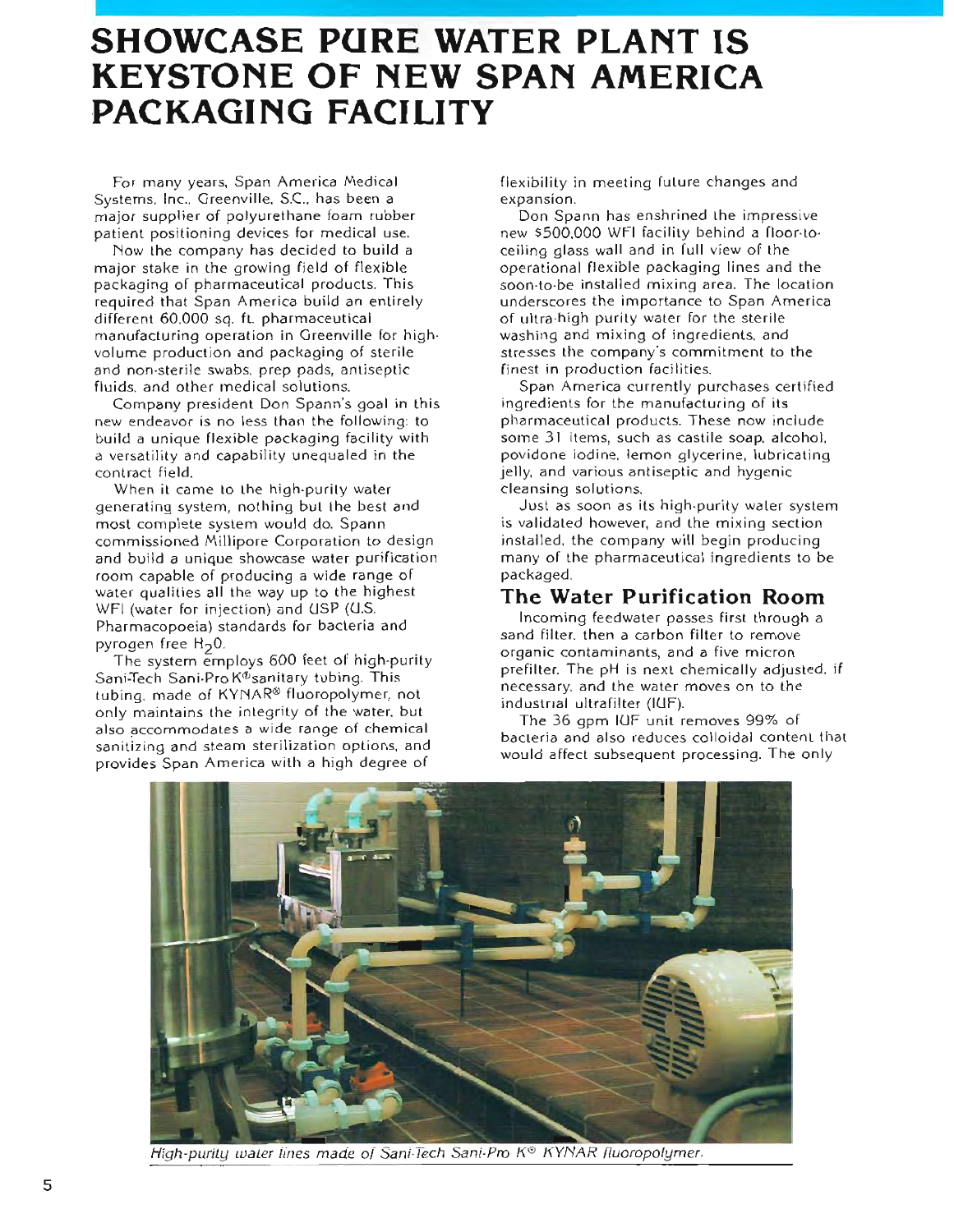water to be "wasted", a small fraction of the total processed in Span America's WFI facility. is drawn off with the impurities at this point. The processed water then passes through an ultraviolet (UV) sterilizer and into the 2500-gallon IGF water storage tank. Water of this quality can be tapped for use or moved on to more refined processing.

In the second major stage of processing, the IUF water is pumped through a reverse osmosis (RO) unit. This takes out what little bacteria remains, but is primarily intended to reduce ionic content of the water. The 10 apm. dual pass RO system at Span America is rated to reject 99.5% of ionic content and better than 99.99% of particulates, microorganisms and organics larger than 300 NMW, including pyrogens.

After a trip through a second UV sterilizer and two final 0.22 micron polishing filters, the ultimate product flows into the 2500-gallon RO water storage vessel.

Millipore has provided the necessary lines and space for the addition of a second RO unit, giving Span America the potential for rapid expansion of its ultrapure water capacity.

From the WFI generating facility, a constantly circulating stream of purified water flows out through the Sani-Pro K distribution loop to drops in the laboratory and the planned mixing room. The pumps and lines in this loop have been designed and sized to maintain a minimum flow rate and velocity  $$ to prevent any dormant residual bacteria from propagating.

Water for process use will be drawn off at these drops through special zero-deadleg valves designed by Sani-Tech to further remove any potential for bacterial growth.

The planned future addition of 18-megohm deionized (DI) water units at one or more of the drops in the mixing room will make available to Span America a complete range of purified waters - IUF, RO and DI to meet all requirements for USP and WFI processing. One such DI unit - the Millipore Milli-Q®- has been installed at the drop supplying water to the analytical control laboratory on the production floor.

### The Choice of Sani-Pro K and **KYNAR**

Sani-Tech's Sani-pro K system made of KYNAR fluoropolymer is used for all the high purity water lines beginning with IUF processed water and continuing out through the circulating distribution loop and drops serving the mixing room and laboratory.

Approximately 600 feet of 1-1/2" diameter Sani-Pro K sanitary tubing, fittings, and valves made of KYNAR resin are involved.

Both Span America and Millipore are in complete agreement over the choice of the Sani-Pro K sanitary tubing system, Foremost among the reasons is the ease of installation and change provided by the Sani-Tech method of tri-clover clamped connections. It insures a degree of flexibility in meeting layout alterations and future growth not available in any other system, according to Don Spann.



Tri-clover clamped KYNAR connections for flexibility.

Natural KYNAR resin provides the contaminant-free, high-purity material of construction essential for a system capable of meeting the highest water quality standards. KYNAR resin also has other characteristics that will greatly increase process flexibility at Span America. Its broad spectrum chemical resistance will permit use of a variety of sanitizing options, Its elevated temperature properties will also permit the steam cleaning and sanitizing of lines and fixtures.

Welded stainless steel has been the traditional sanitary tubing material in the pharmaceutical and medical supply fields. But use of conventional stainless steel lines at Span America would have meant built-in inflexibility to change, would have added greatly to installed cost, and would have been vulnerable to internal surface attack by some chemical treatments used for sanitizing. According to Phil Munden, who designed and supervised the installation of Span America's WFI facility, "the Sani-Pro K sanitary tubing made of KYNAR fluoropolymer is currently the best choice for ultra high purity water systems of this type."